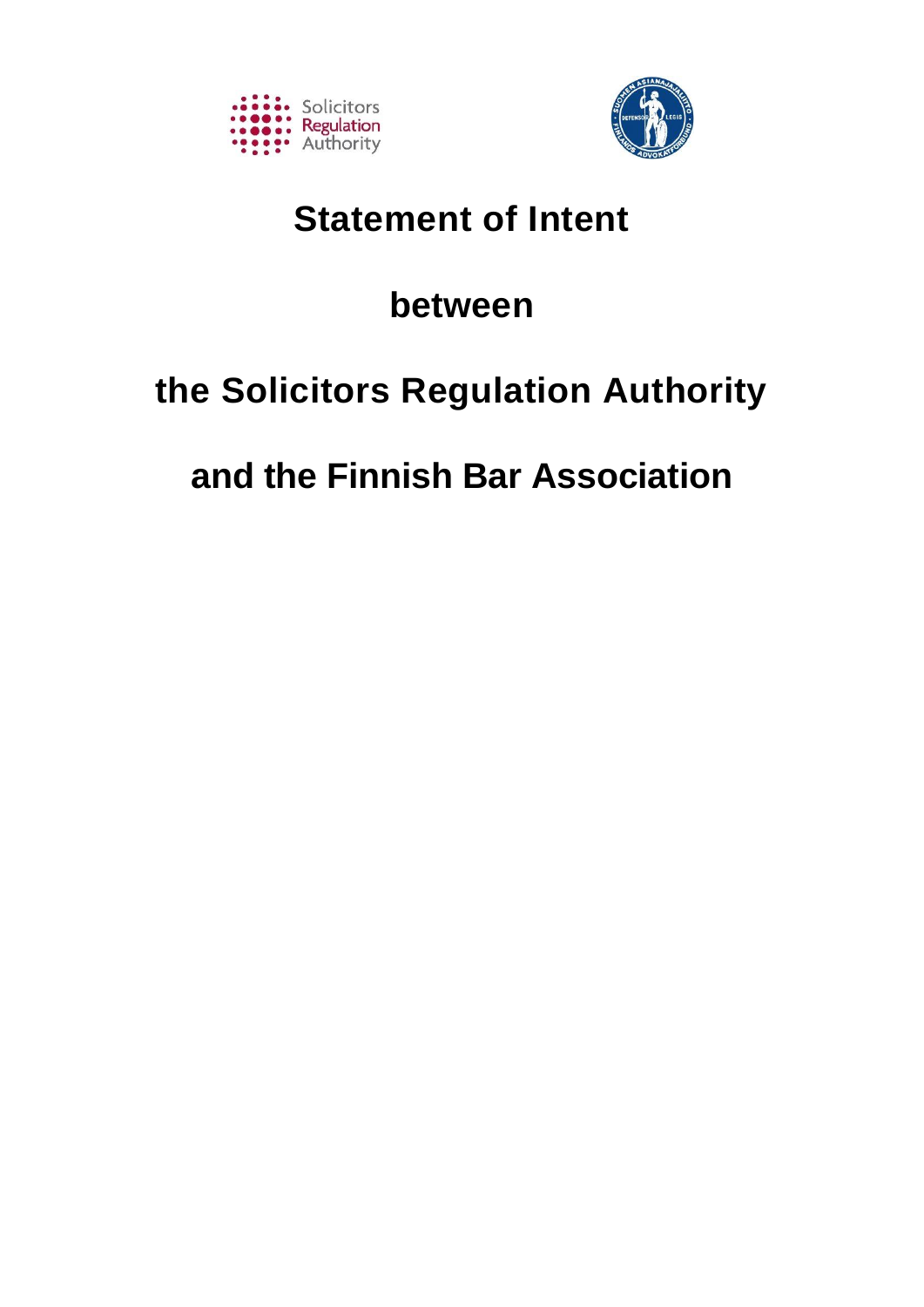# **Roles and responsibilities**

- 1. The Solicitors Regulation Authority (SRA) is the independent regulatory body established by the Law Society of England and Wales for the regulation of legal services by law firms and solicitors in England & Wales. The SRA's powers arise from various statutes and regulations including the Solicitors Act 1974, the Administration of Justice Act 1985, the Courts and Legal Services Act 1990 and the Legal Services Act 2007. The SRA is committed to serve the public interest and protect consumers of legal services by working to achieve the appropriate public interest outcomes in the prevention, detection, investigation and prosecution of dishonesty and serious misconduct in the community regulated by the SRA.
- 2. The Finnish Bar Association (FBA) is a public corporation provided in the Advocates Act 1958. The purpose and activities of the Association are therefore defined in Finnish law. The FBA is not an attorneys´ trade union, business association or registered association. The FBA aims to ensure that everyone has access to professional assistance in important legal matters, that the members of the FBA fulfil their obligations and provide guidance and supervision in order to ensure that attorneys-at-law perform their tasks with diligence and integrity. Alongside the FBA also operates an independent self-regulation body, the Disciplinary Board, which handles complaints made of attorneys-at-law and the supervision of the strict ethical guidelines that every attorney-at-law in Finland is obliged to. The members of the Disciplinary Board include both attorneys-at-law and other legal professionals.

# **Legal provisions relating to the transfer of information**

- 3. Following the withdrawal of the United Kingdom (UK) from the European Union (EU) on IP completion (as defined in the [European Union \(Withdrawal\) Act 2018\)](http://www.legislation.gov.uk/ukpga/2018/16/contents/enacted) (the Act), [Regulation 2016/679](https://eur-lex.europa.eu/legal-content/EN/TXT/PDF/?uri=CELEX:32016R0679) (the GDPR) will no longer bind the UK after IP completion day.
- 4. The [Data Protection Act 2018](http://www.legislation.gov.uk/ukpga/2018/12/contents/enacted) (DPA) was brought into force at the same time as the GDPR to ensure that the GDPR had effect in the UK and to supplement its provisions where appropriate. The DPA will continue in force in the UK. The UK Government has written the provisions of the GDPR into UK law by amending section 22 of the DPA to maintain an equivalent level of data protection (the UK GDPR). The [Data Protection, Privacy and](http://www.legislation.gov.uk/uksi/2019/419/made)  [Electronic Communications \(Amendments etc\) \(EU Exit\) Regulations 2019](http://www.legislation.gov.uk/uksi/2019/419/made) (SI 2019/419) which do this come into force on IP completion day (the Exit Regulations).
- 5. The UK will seek an adequacy decision from the European Commission under Article 45 of the GDPR. The UK Government has stated that transfers of data from the UK to EEA countries will be permitted pursuant to adequacy decisions made under the Exit Regulations confirming the adequacy of data protection in these countries.
- 6. Article 49(1)(d) of the GDPR permits the periodic transfer of personal data to a non-EU country in specified situations which includes where the transfer is necessary for reasons of public interest, if that public interest is recognised in the law of the Member State of the data controller.
- 7. In accordance with Article 23 of the GDPR, section 15 of the DPA makes provision for derogations of the relevant restrictions in the GDPR permitting transfer of personal data in the public interest. Paragraph 7 of Part 2 of Schedule 2 of the GDPR recognises the public interest of the function of protecting members of the public against dishonesty, malpractice, other seriously improper conduct, unfitness or incompetence if the function is exercised by a person with statutory authority, or is of a public nature and exercised in the public interest.
- 8. The SRA being a body that exercises such functions in this way pursuant to statutory authority and in the public interest is such a body. Accordingly, as a matter of both UK and EU law the SRA is permitted to transfer data in appropriate circumstances pursuant to the Article 49(1)(d) derogation.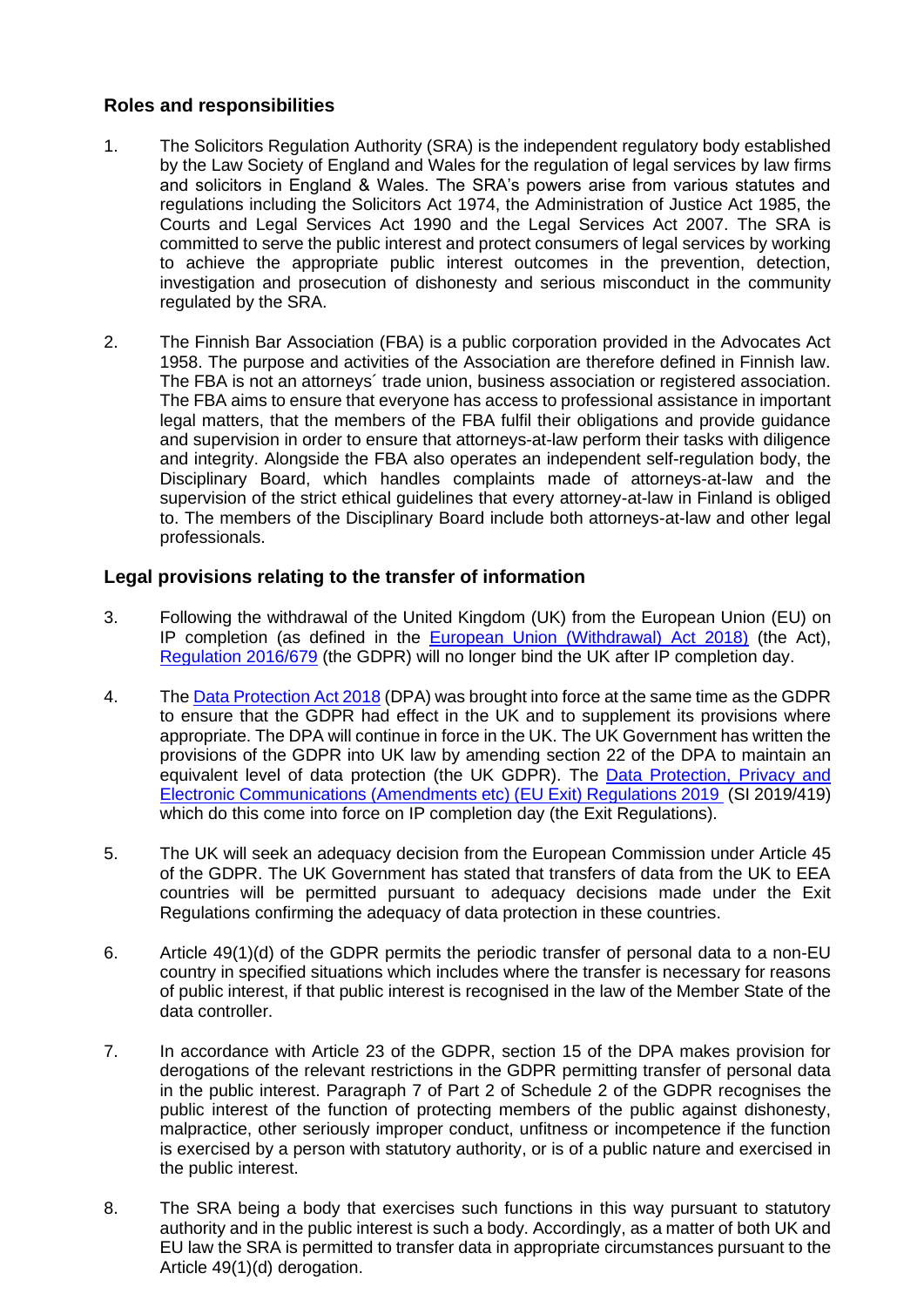# **Aims of this statement**

- 9. Following the withdrawal of the UK from the EU the FBA and the SRA (the Parties), recognising the need for mutual co-operation between them as a means for maintaining their effectiveness in administering and enforcing the laws and the disciplinary and regulatory framework for legal professionals and the businesses of their respective jurisdictions, have set out below the Parties' intent with regard to cooperation, including the exchange of information for the purpose of their respective functions.
- 10. The Parties recognise the importance of the protection of personal data and of having robust data protection regimes in place. The Parties acknowledge that they may only provide information to each other if permitted or not prevented under applicable laws, regulations and other requirements. The Parties will transfer information in appropriate circumstances under the derogation provided by article 49(1)(d) of the GDPR.
- 11. The Parties recognise and respect their differing duties, operational priorities and constraints, and confidentiality requirements. However, they commit themselves to professional co-operation including the sharing of information to enable the performance of their functions in preventing or taking action in relation to dishonesty, serious misconduct, unfitness or incompetence involving legal professionals and their businesses that they regulate.
- 12. The aims of this statement of intent include:
	- to assist the Parties in the performance of their duties in the public interest of authorisation, supervision and regulation of legal professionals in their respective jurisdictions; and
	- to provide a framework for the lawful flow of information between the Parties.

# **Legal status and effect**

- 13. Nothing in this Statement of Intent shall, or is intended to:
	- create any legal or procedural right or obligation which is enforceable by either of the Parties against the other; or
	- create any legal or procedural right or obligation which is enforceable by any third party against either of the Parties, or against any other third party; or
	- prevent either of the Parties from complying with any law which applies to them; or
	- fetter or restrict in any way whatsoever the exercise of any discretion which the law requires or allows the Parties to exercise; or
	- create any legitimate expectation on the part of any person that either of the Parties will do any act (either at all, or in any particular way, or at any particular time), or will refrain from doing any act.

Nevertheless, the Parties are genuinely committed to pursuing the aims and purposes of this Statement of Intent in good faith, and intend to act in accordance with its terms on a voluntary basis.

#### **Information sharing**

14. Where it is lawful and in the public interest to do so, the Parties agree to disclose information to the other: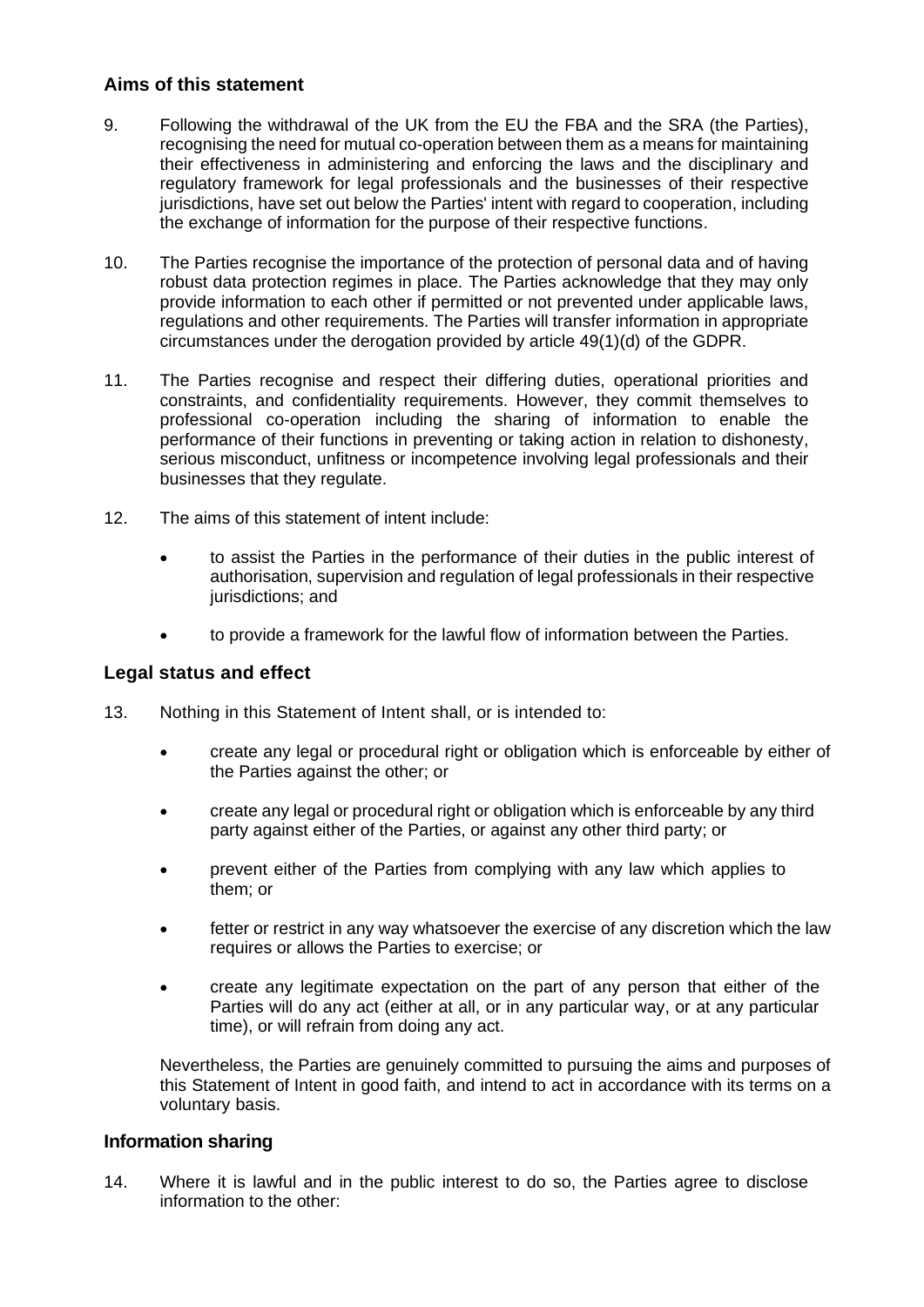- to enable the assessment of risk to the public so that alleged criminality, misconduct, breach of the Parties' rules of professional conduct, or other failures are properly investigated and decided upon;
- to enable the proper processing of claims or applications for redress or compensation of any description;
- for the purposes of regulatory, disciplinary or other legal proceedings, whether in public or not; and
- to enable the processing of applications for authorisation or recognition of individuals or law firms,

provided that the recipient is reasonably considered able to take regulatory or other proper action upon the information.

- 15. The Party transferring information will ensure that the transfer of the information is lawful, will only transfer information that is relevant, accurate and necessary for the purposes for which it is transferred, and will notify subject individuals as required.
- 16. The recipient of information received from the other Party will:
	- comply at all times with Data Protection Laws and any related or analogous legislation;
	- keep the information secure;
	- use the information only for proper purposes, such as authorisation, regulatory, disciplinary or other legal investigations or proceedings; and
	- liaise or co-operate where appropriate to avoid action that prejudices or may prejudice an investigation by another party or person.
- 17. Proper purposes may also include further lawful disclosure of the information such as to persons under investigation, witnesses, legal advisers, other regulators, professional bodies, prosecuting bodies, and law enforcement agencies.
- 18. The disclosing Party also agrees to notify the recipient of:
	- any restrictions on the use to which the information can be put; and
	- any restrictions which apply to the onward disclosure of the information, and, in the absence of such notification, the receiving Party may assume that there are no such restrictions (in addition to any restrictions that apply as a matter of law).

# **Practical exchange of information**

- 19. Where a request for information is made, a brief statement of the underlying facts justifying the request should be provided which demonstrates that the request is reasonable and proportionate, and enables the sender to identify whether the recipient can be reasonably considered able to take regulatory or other proper action upon the information.
- 20. All information exchanged between the Parties should be passed via nominated single points of contact (SPOC). Nominated SPOCs are detailed in Appendix A.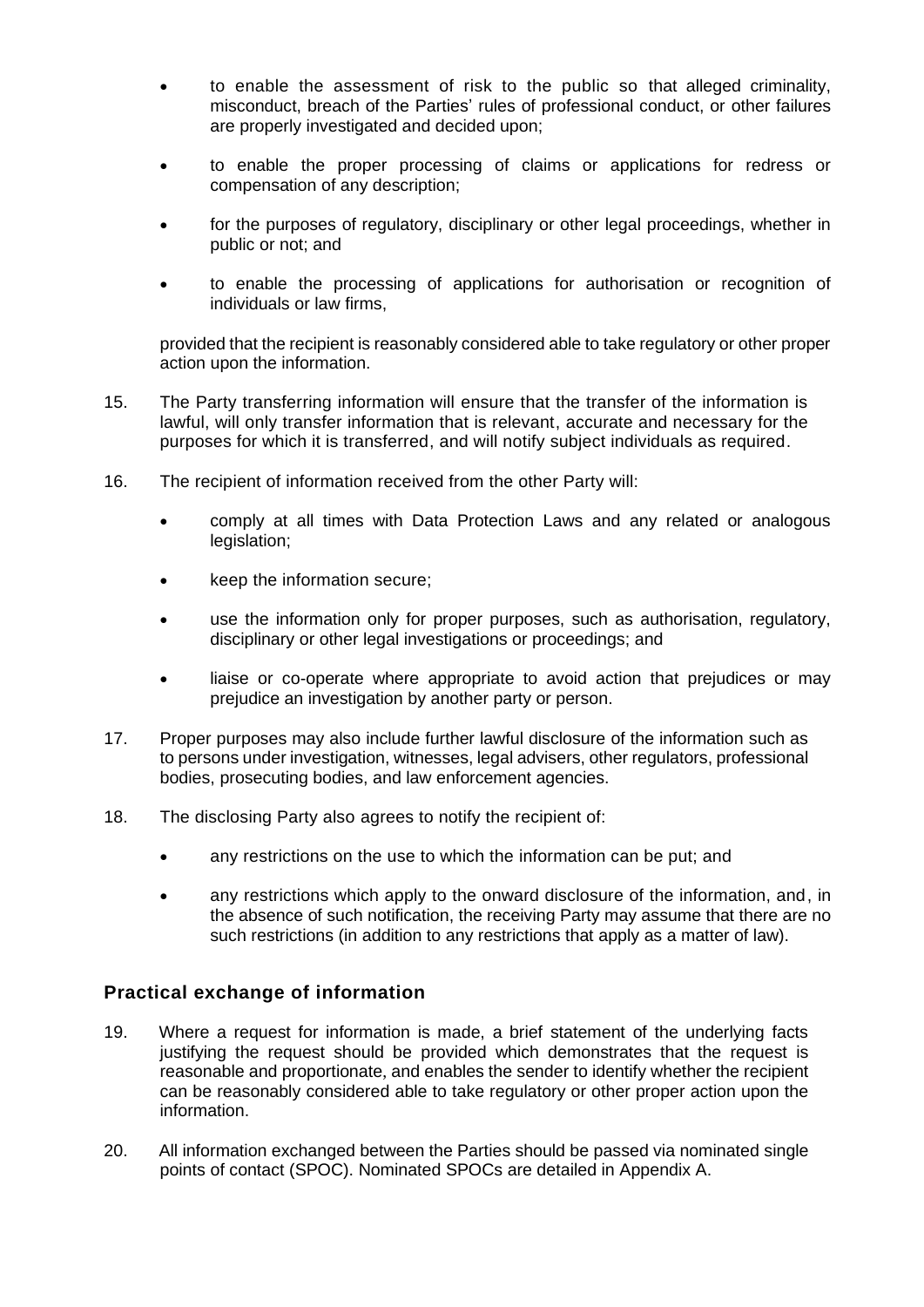#### **Security and assurance**

- 21. All information exchanged by the Parties will be subjected to strict controls and safeguards to ensure that the information is used only in an authorised matter and is treated in a confidential manner.
- 22. The Parties agree to:
	- only use the data for the purposes for which they have received it;
	- store data securely;
	- ensure that only people who have a genuine business need to see that data will have access to it;
	- report data losses or wrongful disclosure to the SPOCs;
	- only hold it while there is a business need to keep it;
	- destroy it in line with applicable guidelines; and
	- provide assurance that they have complied with these principles, upon request.

#### **Charges**

23. No charges will be made in relation to the exchange of information between the Parties.

#### **Publicity**

24. This Statement of Intent is a public document and may be published as each Party separately sees fit.

#### **Signed 10 June 2020**

# **Solicitors Regulation Authority**

**Paul Philip Chief Executive Solicitors Regulation Authority**

# **Finnish Bar Association**

a sunda

lleea

**Finnish Bar Association Finnish Bar Association**

**Jarkko Ruohola Minna Melender President Contract Contract Contract Contract Contract Contract Contract Contract Contract Contract Contract Contract Contract Contract Contract Contract Contract Contract Contract Contract Contract Contract Contract Co**